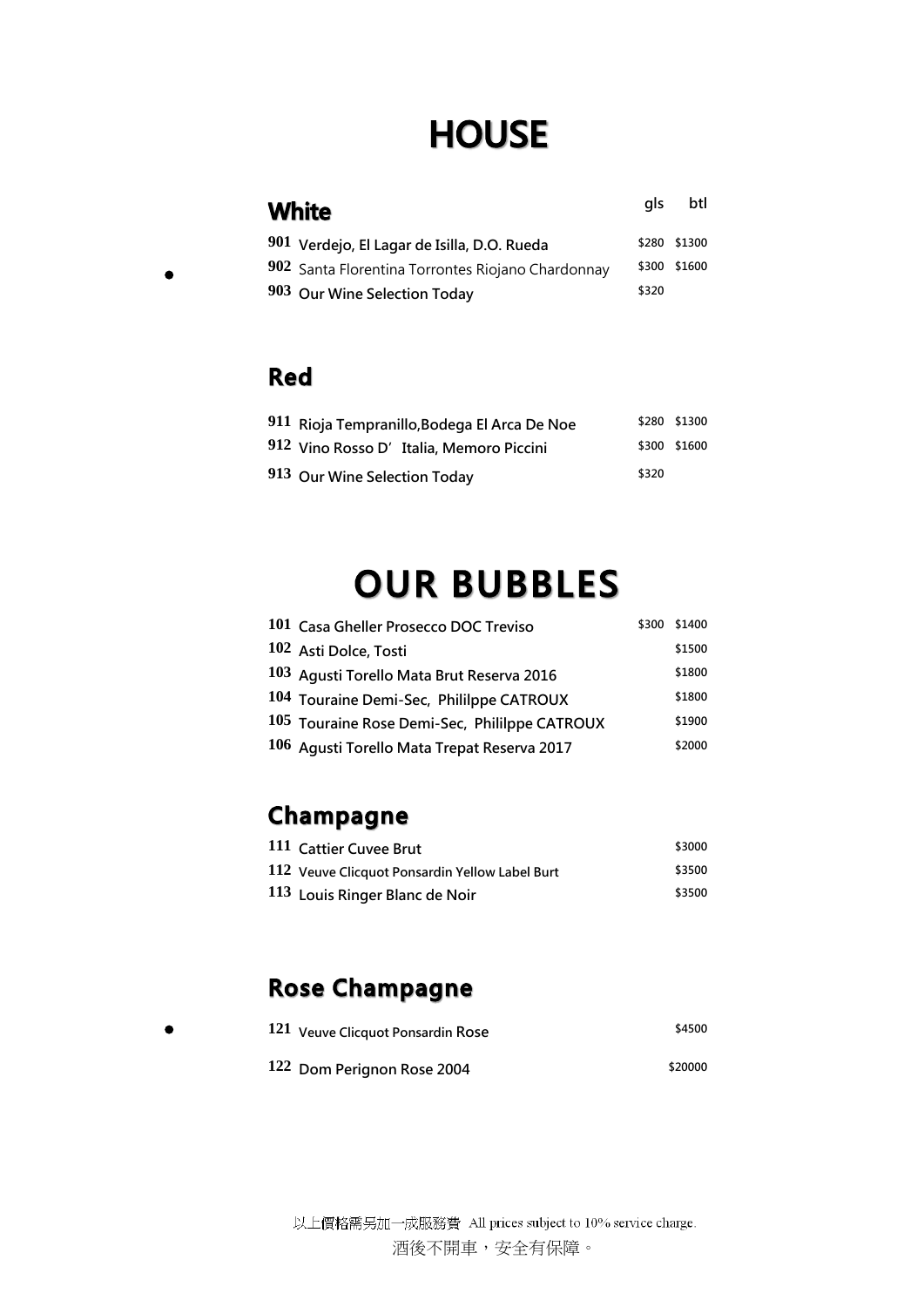# **WHITE WINE**

## The Old World

| 201 Val de L'Ours Chardonnay, Domaine D'Aussiers 2018 (Lafite) | \$1800  |
|----------------------------------------------------------------|---------|
| 202 Bordeaux Blanc 2018, Clarendelle                           | \$2300  |
| <b>Bourgogne, France</b>                                       |         |
| 211 Macon-Villages Blanc 2018, Louis Jadot                     | \$1900  |
| 212 Chablis 2018, Louis Jadot                                  | \$2300  |
| 213 Meursault Clos du Murger 2013, Albert Grivault             | \$4000  |
| 214 Puligny Montracher 1er Gru 2015, Paul Pernot               | \$5400  |
| 215 Corton Charlemagne Grand Cru 2014, Louis Latour            | \$11000 |

 $\bullet$ 

 $\bullet$ 

#### **Alsace, France**

| 221 Famille Hugel 2018, Riesling Classic   | \$1500 |
|--------------------------------------------|--------|
| 222 Famille Hugel 2018, Pinot Gris Classic | \$2000 |

#### **Germany**

| 231 Riesling Liebfraumilch QBA 2019, Kessler Zink     | \$1500 |
|-------------------------------------------------------|--------|
| 232 Riesling Auslese 2016, Kessler Zink               | \$1800 |
| 233 Riesling Kabinett Rheingau 2018, Schloss Vollrads | \$2400 |

### **Italy**

| 241 Rinaldi Moscato d'Asti DOCG 2019       | \$1500 |
|--------------------------------------------|--------|
| 242 Cantina Tramin Gewürztraminer 2019     | \$1800 |
| 243 Marco Felluga Collio Pinot Grigio 2019 | \$2000 |

## Spain

| $251$ Vina Sol 2018, Torres     | \$1400 |
|---------------------------------|--------|
| 252 Vina Esmeralda 2018, Torres | \$1600 |

#### **Other Selection Around the World**

| 311 Sauvignon Blanc, Los Vascos (Lafite)(Chile)         | \$1800 |
|---------------------------------------------------------|--------|
| 312 Chardonnay, Los Vascos (Lafite) (Chile)             | \$1800 |
| 313 Koonunga Hill Chardonnay 2019, Penfolds (Australia) | \$2000 |
| 314 Chardonnay Sonoma County 2017, Rodney Stone(U.S.A)  | \$2000 |
| 315 Sauvignon Blanc Napa Valley 2019, FreeMark Abbey    | \$3000 |

#### **Rose**

以上價格需另加一成服務費 All prices subject to 10% service charge. 酒後不開車,安全有保障。 **Touraine-Amboise Rose 2019 \$1600**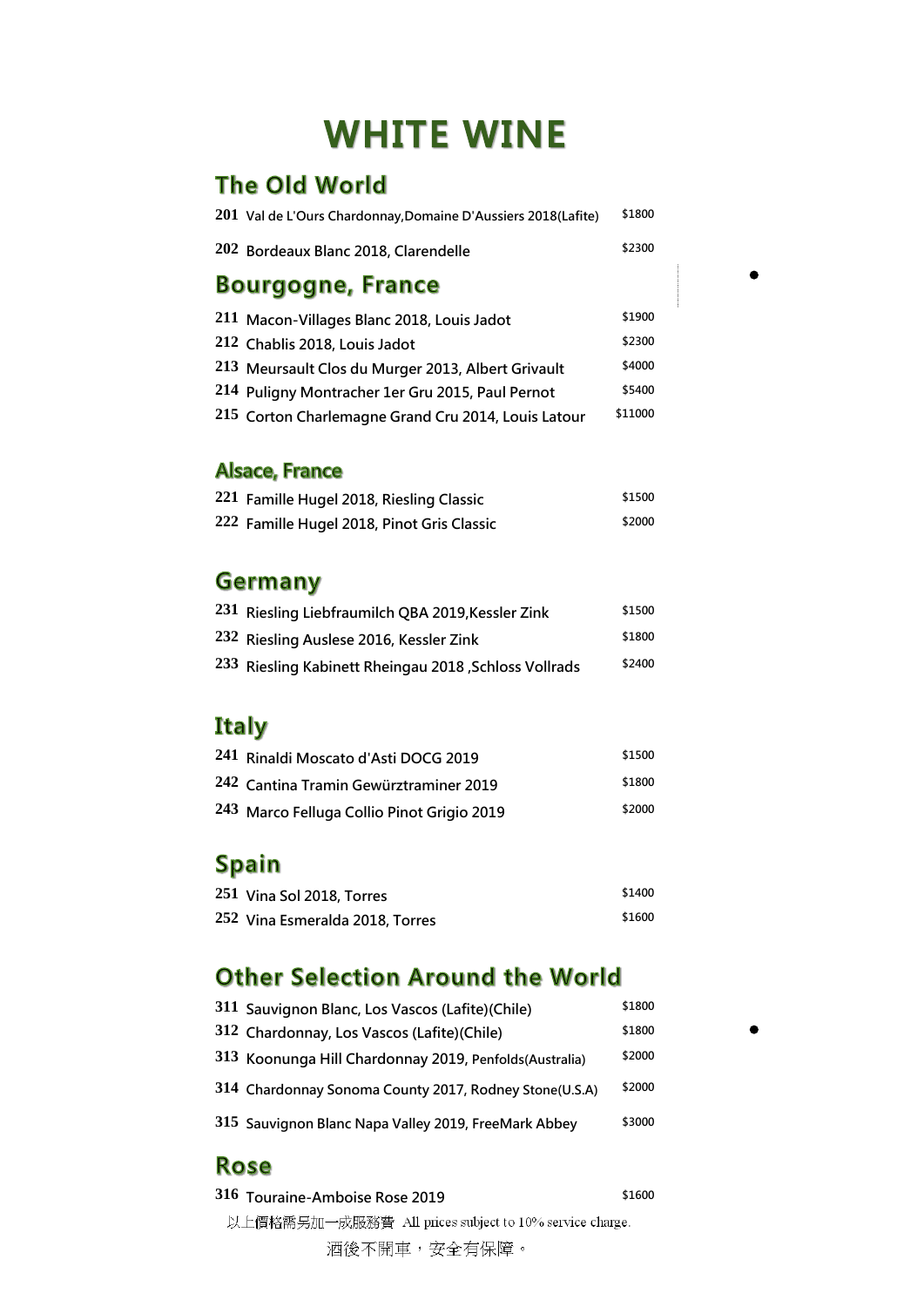# **RED WINE**

#### **The Old World**

**btl**

| 401 Val de L'Ours 2018, Domaine D'Aussiers (Lafite) | \$1800 |
|-----------------------------------------------------|--------|
| 402 Touraine Gamay 2019                             | \$2800 |
| 403 Cyrille Sevin Le Bois Du Bisson, Cheverny 2018  | \$2600 |
| 404 Ch. Maison Blanche Vinum Simplex Cabernet Franc | \$2800 |
| (demeter)                                           |        |

## **Bordeaux, France**

| 501 Ch. Poupille 2015, Castillon Côtes de Bordeaux  | \$2200  |
|-----------------------------------------------------|---------|
| 502 Chateau Reysson 2016, Haut-Medoc                | \$2400  |
| 503 Aspirant De Beychevelle 2016, Pauillac          | \$3300  |
| 504 CH.Des Laurets 2015, Baron Edmond de Rothschild | \$3500  |
| 505 Ch.L'Evangilec 2014, Pomerol                    | \$11000 |

### **Bourgogne, France**

| 511 Bourgogne Point Noir 2018, Louis Jadot                      | \$2200 |
|-----------------------------------------------------------------|--------|
| 512 Morey-Saint-Denis 2016, Louis Jadot                         | \$3500 |
| 513 Gevrey Chambertin 2017, Louis Jadot                         | \$3500 |
| 514 Pommard 1er Cru Les Jarplieres 2014, Pousse d'Or            | \$6000 |
| 515 Chambolle Musigny 1er Cru Les Charmes 2012, Joseph Faiveley | \$7000 |
| 516 Clos Vougeot Grand Cru "Musigni"2013,                       | \$7500 |
| Domain Gros Fiere et Soeur                                      |        |
| 517 Echezeaux 2013, Mongeard-Mugneret                           | \$8000 |

#### **Rhone, France**

| 521 Domaine de la Cote L'Ang 2016                                   | \$2000 |
|---------------------------------------------------------------------|--------|
| 522 Domaine des Carabiniers Lirac 2018 (demeter)                    | \$2600 |
| 523 Tardieu-Laurent Chateauneuf-du-Pape 2006 Vieilles Vignes \$3900 |        |
| 524 Cote Rotie 2011, Guigal                                         | \$4500 |

 $\bullet$ 

## **Italy**

| 601 La Valentina Montepulciano di Abruzzo 2018   | \$1600 |
|--------------------------------------------------|--------|
| 602 Rocca delle Macie Chianti Classico DOCG 2018 | \$2000 |
| 603 2013 montpeloso A Quo Toscana IGT            | \$2400 |

以上價格需另加一成服務費 All prices subject to 10% service charge.

酒後不開車,安全有保障。